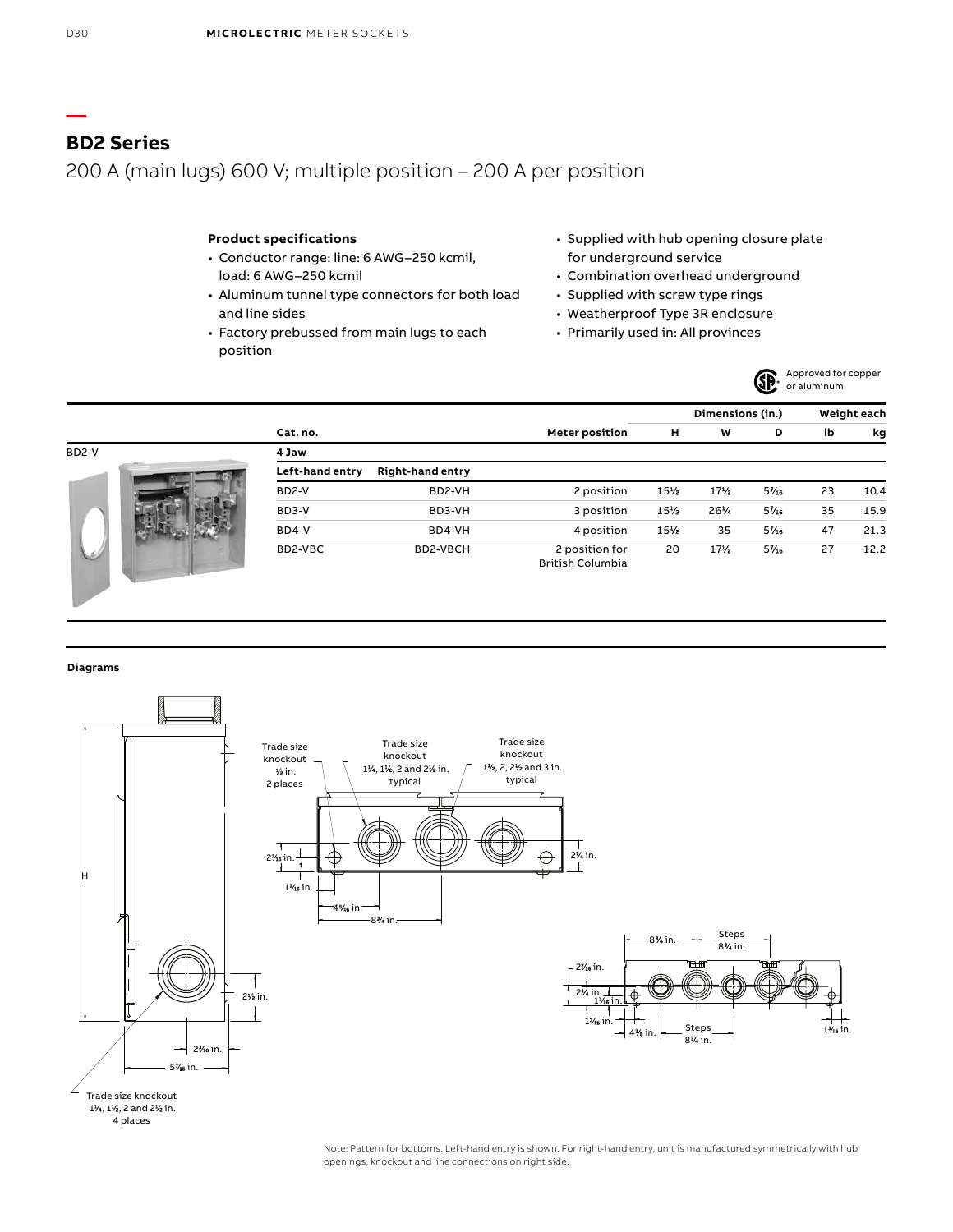# **BDA2-V Series**

**—**

200 A (main lugs) 600 V; multiple position with blank compartment 200 A per position

### **Product specifications**

- Conductor range: line: 6 AWG–250 kcmil, load: 6 AWG–250 kcmil
- Aluminum tunnel type connectors for load side
- Combination overhead and underground
- Hub opening closure plate for underground service
- Supplied with screw type rings
- Weatherproof Type 3R enclosure
- Primarily used in: Ontario only



| h blank compartment 200 A p |  |  |
|-----------------------------|--|--|
|                             |  |  |

|        |                 |                         |                       | Dimensions (in.) |     |    | Weight each |      |
|--------|-----------------|-------------------------|-----------------------|------------------|-----|----|-------------|------|
|        | Cat. no.        |                         | <b>Meter position</b> | н                | W   | D  | lb          | kg   |
| BDA2-V | 4 Jaw           |                         |                       |                  |     |    |             |      |
|        | Left-hand entry | <b>Right-hand entry</b> |                       |                  |     |    |             |      |
| 46     | BDA2-V          | BDA2-VH                 | 2 position            | 15%              | 26% | 5% | 31          | 14.6 |

**Diagrams**



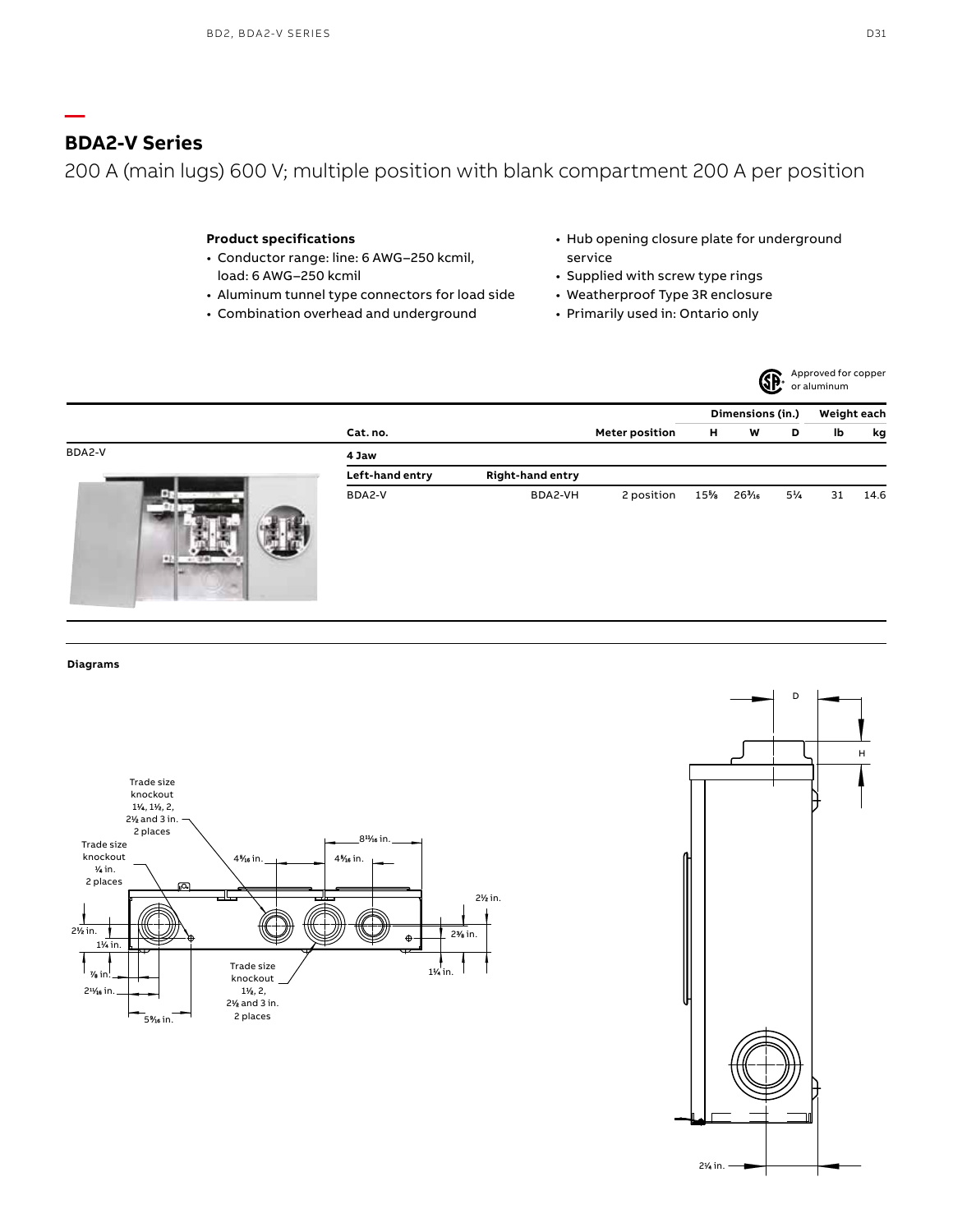# **BDC Series**

# 200 A (main lugs) 600 V; stud type multiple position with blank compartment 200 A per position

#### BDC2-VIL

| For use in all provinces |                            |                    |                  | Copper | or aluminum |             |      |  |
|--------------------------|----------------------------|--------------------|------------------|--------|-------------|-------------|------|--|
| Cat. no.                 |                            |                    | Dimensions (in.) |        |             | Weight each |      |  |
| Left-hand<br>entry       | <b>Right-hand</b><br>entry | Meter<br>position  | н                | W      | D           | lb          | kq   |  |
| 4 Jaw                    |                            |                    |                  |        |             |             |      |  |
| BDC2-V                   | BDC2-VH                    | 2 position 15% 26% |                  |        | 5½          | 30          | 13.6 |  |
| BDC3-V                   | BDC3-VH                    | 3 position $15%$   |                  | 35     | 5½          | 42          | 19.0 |  |
| BDC4-V                   | BDC4-VH                    | 4 position 15% 43% |                  |        | $5\%$       | 54          | 24.5 |  |

Locking system outside meter section.

| For use in British Columbia |                                                                                     |                   |                  | Copper | or aluminum |    |      |
|-----------------------------|-------------------------------------------------------------------------------------|-------------------|------------------|--------|-------------|----|------|
| Cat. no.                    |                                                                                     |                   | Dimensions (in.) |        | Weight each |    |      |
| Left-hand<br>entry          | Right-hand<br>entry                                                                 | Meter<br>position | н                | w      | D           | Ib | kq   |
| 4 Jaw                       |                                                                                     |                   |                  |        |             |    |      |
| BDC2-VAILBC                 | BDC2-VAHILBC 2 position 20% 26%                                                     |                   |                  |        | 5%          | 30 | 13.6 |
| BDC3-VAILBC                 | BDC3-VAHILBC 3 position 20% 35                                                      |                   |                  |        | $5\%$       | 42 | 13.6 |
| BDC4-VAILBC                 | BDC4-VAHILBC 4 position 20% 43%                                                     |                   |                  |        | $5\%$       | 54 | 19.0 |
|                             | Locking system inside meter section, comes with tunnel type connector on line side. |                   |                  |        |             |    |      |

#### Locking system inside meter section, comes with tunnel type connector on line side.

### **Product specifications**

- Conductor range: line: single ½ in. studs to accommodate compression lugs (supplied by utility), load: 6 AWG–250 kcmil
- Aluminum tunnel type connectors for load sides
- For underground service only
- Factory prebussed from main lugs to each position
- Supplied with screw type sealing rings
- Weatherproof Type 3R enclosure
- Primarily used in: All provinces

| CONNEI      | or aluminum | For use in Quebec  |                            |                   |                  | GP  | Copper         | or aluminum |      |  |
|-------------|-------------|--------------------|----------------------------|-------------------|------------------|-----|----------------|-------------|------|--|
| 'eight each |             | Cat. no.           |                            |                   | Dimensions (in.) |     |                | Weight each |      |  |
| lb          | kg          | Left-hand<br>entry | <b>Right-hand</b><br>entry | Meter<br>position | н                | w   | D              | lb          | kg   |  |
|             |             | 4 Jaw              |                            |                   |                  |     |                |             |      |  |
| 30          | 13.6        | BDC2-VIL           | BDC2-VHIL                  | 2 position        | 15%              | 26% | $5\frac{1}{4}$ | 30          | 13.6 |  |
| 42          | 19.0        | BDC3-VIL           | BDC3-VHIL                  | 3 position        | 15%              | 35  | 5/4            | 42          | 19.0 |  |
| 54          | 24.5        | BDC4-VIL           | BDC4-VHIL                  | 4 position        | 15%              | 43% | $5\frac{1}{4}$ | 54          | 24.5 |  |
|             |             |                    |                            |                   |                  |     |                |             |      |  |

Locking system inside meter section.

**For use in Ontario**

**—** 

**—** 

 $\sum$  Copper



23 ⁄16 in.

| Cat. no.                         |                   |     | Dimensions (in.) |       |    | Weight each |  |  |
|----------------------------------|-------------------|-----|------------------|-------|----|-------------|--|--|
| <b>Left-Hand</b><br><b>Entry</b> | Meter<br>Position | н   | w                | D     | lb | kg          |  |  |
| 5 Jaw                            |                   |     |                  |       |    |             |  |  |
| <b>BDC2-5V</b>                   | 2 position        | 23% | 26%              | $5\%$ | 30 | 13.6        |  |  |
| BDC3-5V                          | 3 position        | 23% | 35               | $5\%$ | 42 | 19.0        |  |  |
| BDC4-5V                          | 4 position        | 23% | 43%              | $5\%$ | 54 | 24.5        |  |  |

Locking system outside meter section.



with hub openings, knockouts for line connectors on right side.

**—**